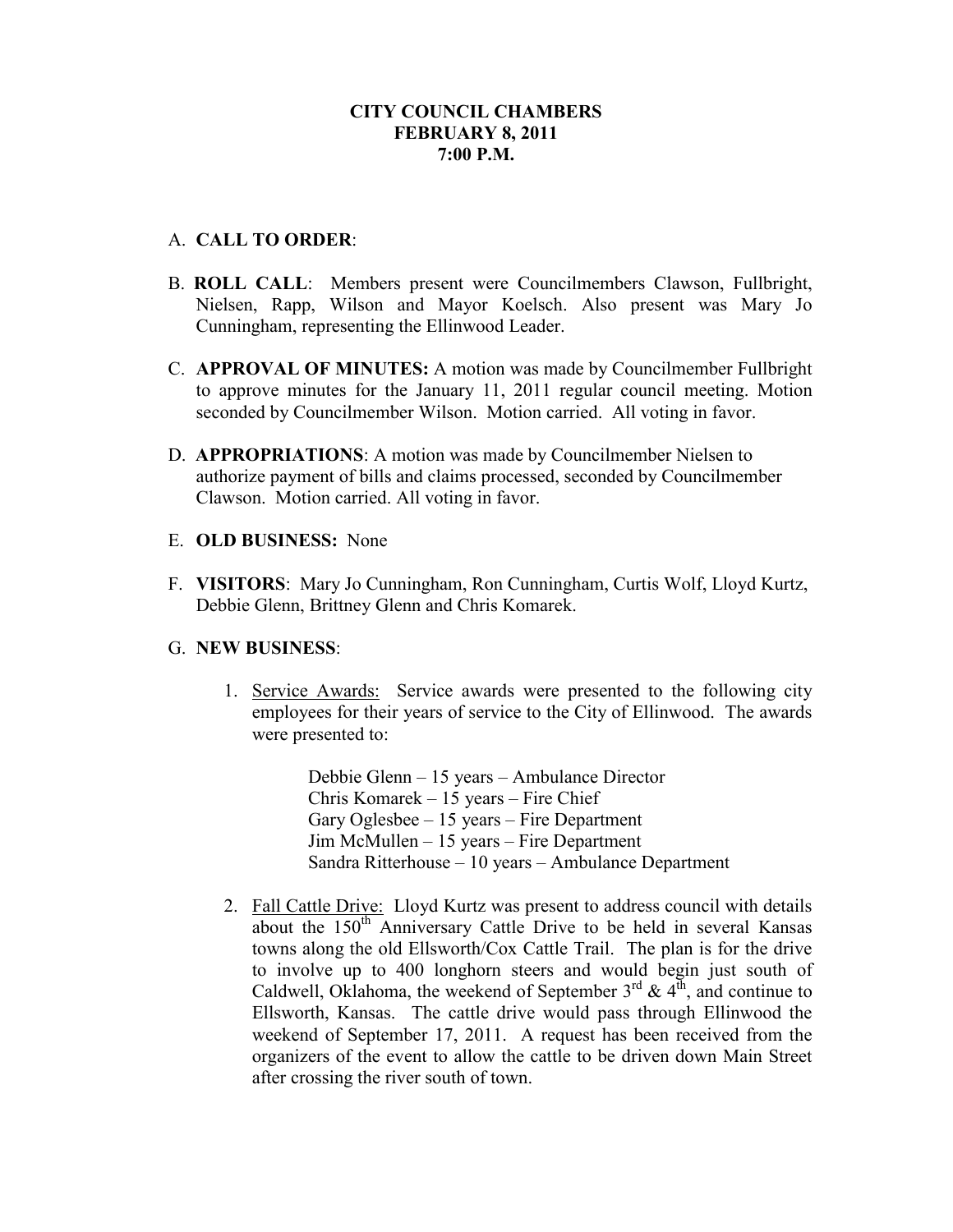A motion was made by Councilmember Wilson to allow the cattle drive to come down Main Street, seconded by Councilmember Fullbright. Motion carried. All voting in favor.

- 3. Kansas Wetlands Education Center Report: Curtis Wolf, Site Manager of Kansas Wetlands Education Center (KWEC) was present to give an update on the KWEC, including past accomplishments and goals for 2011. The Center is approaching their 2 year anniversary. Mr. Wolf explained the mission of the KWEC is to educate the public about wetlands and their importance to this area. During this past year the KWEC has had over 23,000 contacts through drop-in visitors, onsite programs, outreach programs, tradeshow booths, etc. Mr. Wolf also expressed appreciation to the Ellinwood community for their support.
- 4. Water Rate Review: At the January 11, 2011 council meeting, a study session was held to discuss the City's water rate structure. The current rates are \$6.00 base charge, which was increased from \$4.50 in 2005, and \$1.70 per 1000 gallons, which was established in 1994. The water fund has experienced significant losses in the last 3 years, which has prompted analysis of the water rate structure. Water rates were obtained from several surrounding communities, and upon analysis the City of Ellinwood has one of the lowest base charges.

A motion was made by Councilmember Nielsen to adopt Ordinance No. 2011-1, an ordinance amending the monthly service charge for water furnished through a meter; as provided in Section 15-221 of the revised ordinances of the City of Ellinwood, Kansas to \$2.00 per thousand gallons for all usage over 1000 gallons, and approve a monthly meter charge of \$10.00 per meter to be effective April  $1<sup>st</sup>$ , 2011, also included in the motion was to approve a secondary increase to \$12.00 monthly meter charge and increase the usage fee to \$2.50 per 1000 gallons for all usage over 1000 gallons, effective April 1, 2013. Motion seconded by Councilmember Clawson.

Councilmember Nielsen left the meeting at 7:55 p.m.

Before the motion was approved, additional discussion ensued regarding the rate structure for water tank sales. Councilmember Fullbright amended the original motion to include an approval of a \$5.00 minimum charge for water tank sales up to a 1000 gallons and a \$5.00 per 1000 gallon charge up to a maximum of \$20. The amended motion was seconded by Councilmember Clawson. Motion carried. Councilmembers Clawson, Fullbright, Rapp and Wilson voted aye. Councilmember Nielsen was absent.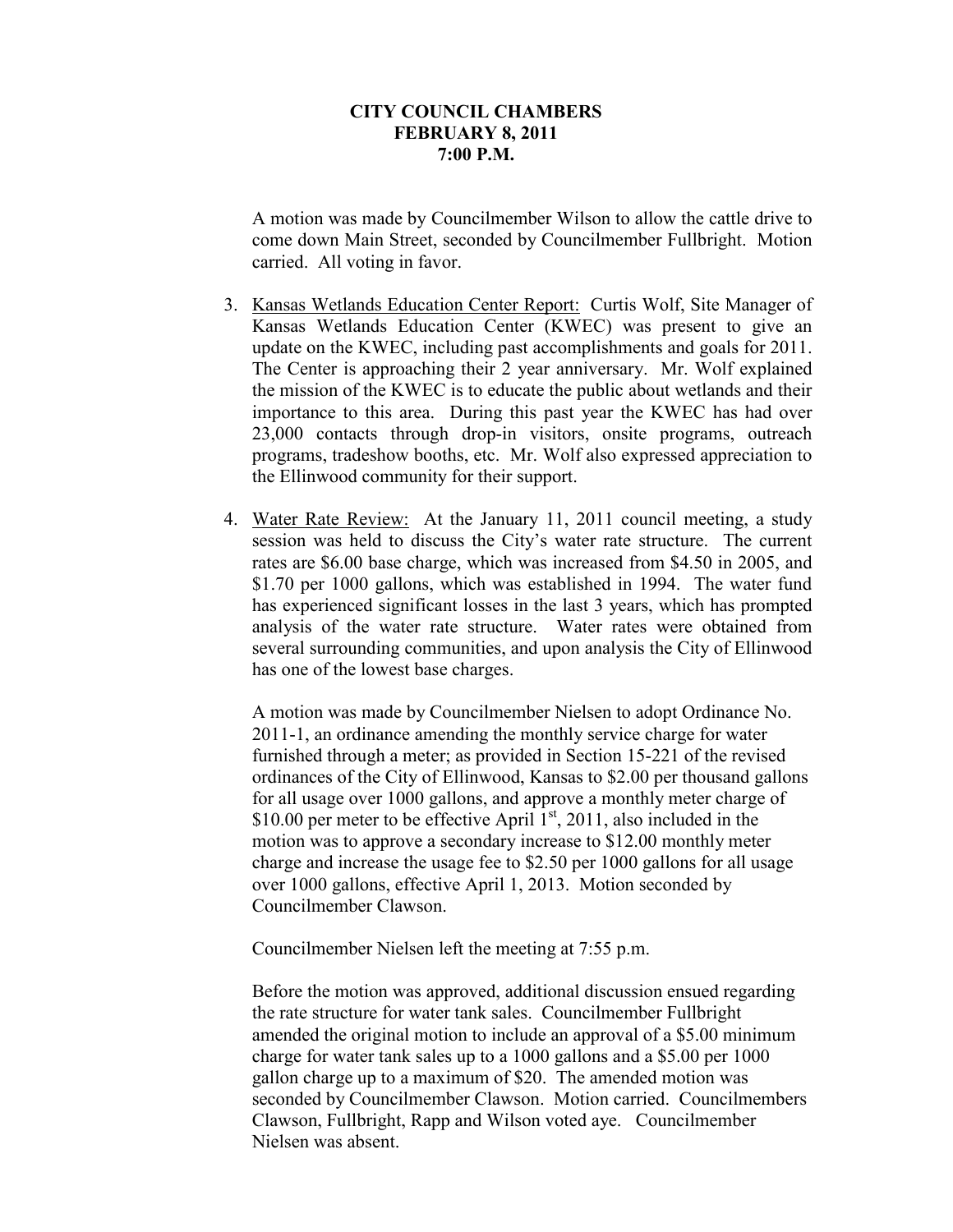5. Employee Salaries: This issue was tabled from the January 11, 2011 meeting. The budget for 2011 allowed for a 3% increase in employee's wages. After some discussion, a motion was made by Councilmember Wilson to approve a \$.40 per hour raise for all full-time employees, seconded by Councilmember Clawson. Motion carried. All present voting in favor. (Councilmember Nielsen absent from vote)

Councilmember Nielsen returned to the meeting at 8:15 p.m.

A motion was made by Councilmember Clawson to approve a 3% increase for the ambulance personnel, seconded by Councilmember Rapp. Motion carried. Councilmembers Clawson, Nielsen, Rapp and Wilson voting aye. Councilmember Fullbright, a member of the ambulance department, abstained from voting.

6. Property at 106 E. B Street: Presented to council were pictures of property at 106 E B. Street which has been determined to be a dangerous or unsafe structure and Resolution 020811, setting a time and place for a hearing on the condemnation of the property.

Subject to K.S.A. 12-1750; 12-1756 the City Governing Body may direct a property owner to abate a dangerous or dilapidated structure. The procedural process is as follows:

- a) A written statement prepared by the Enforcing Officer is submitted to the Governing Body.
- b) The Governing Body adopts resolution.
	- 1) Resolution is published two (2) times. 30 days must elapse between last publication and date for a hearing.
	- 2) Copy of the resolution is mailed by certified mail to each owner, agent, lienholder and occupant.
- c) Governing Body holds a hearing on the date and time specified in the resolution and makes a formal determination on conditions of the structure.
- d) If the structure is found to be unsafe or dangerous, the Governing Body adopts resolution declaring such and directs structure to be removed or repaired. The resolution shall be published one time and mailed to owners, agents, lienholder and occupant.
- e) If owner does not diligently commence repair or removal as directed by resolution the City may:
	- 1) Remove or repair the structure.
	- 2) Assess cost, less salvage, against the property.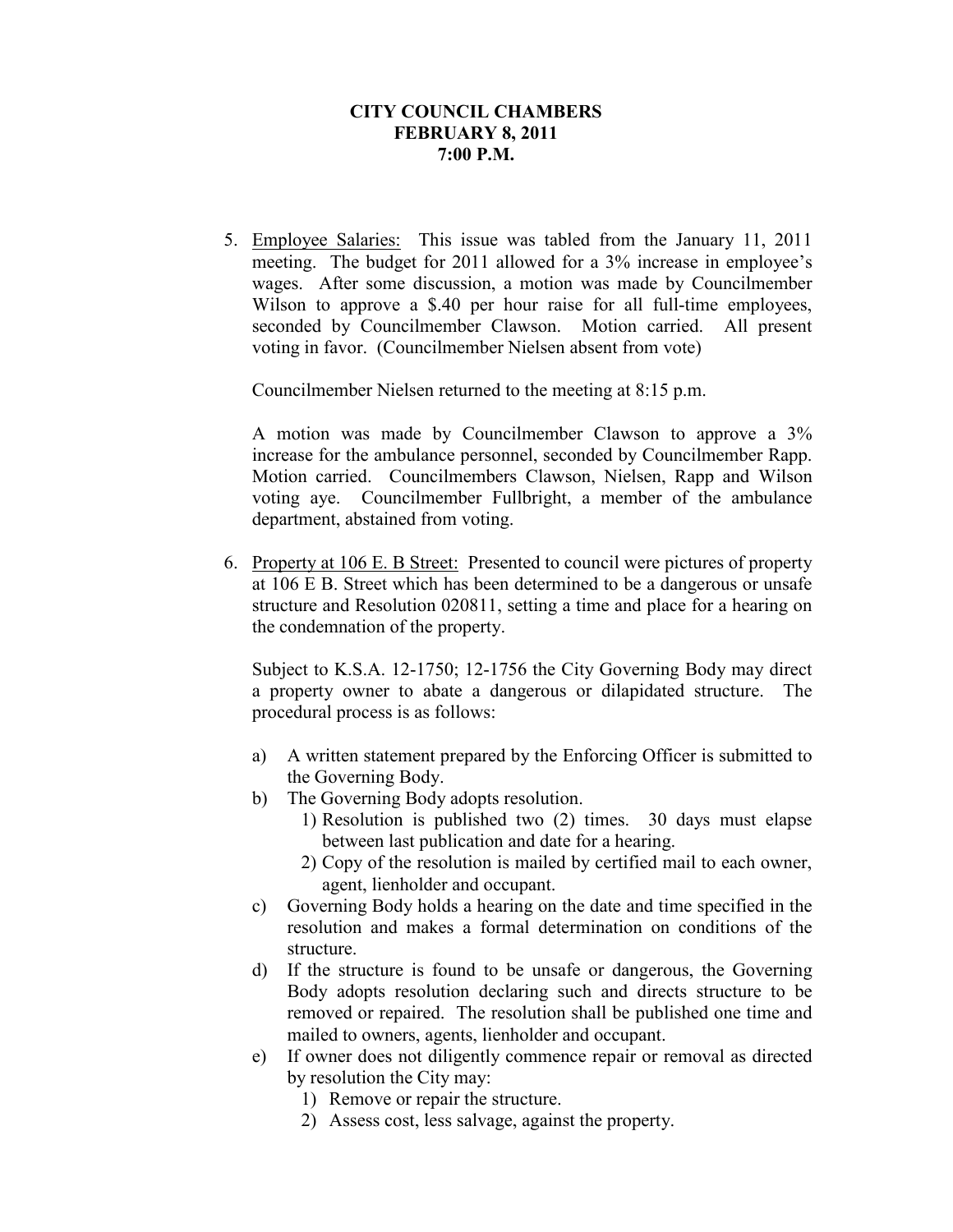A motion was made by Councilmember Clawson to adopt Resolution No. 020811, a Resolution fixing a time and place and providing for notice of a hearing before the Governing Body of the City of Ellinwood, Kansas, at which the owner, his or her agent, lienholders of record and occupants of the structure located at: The west 100 feet of the east 300 feet of the south 130 feet of block fifteen (15), in the city of Ellinwood, Kansas, according to the recorded plat thereof; being a part of section thirty-one (31), township nineteen (19) south, range eleven (11) west, commonly known as 106 East B Street, Ellinwood, Kansas, in said City may appear and show cause why such structure should not be condemned and ordered repaired or demolished as an unsafe or dangerous structure, and that a Public Hearing will be held on the  $12<sup>th</sup>$  day of April, 2011, before the Governing Body of the City of Ellinwood, Kansas at 7:00 p.m. in the city council chambers of the city office. Motion seconded by Councilmember Nielsen. Motion carried. All voting in favor.

# H. **REPORTS**:

- 2. Municipal Court Report: Presented to Council was the Municipal Court Report for January 2011.
- 2 Utilities Production Report: Presented to Council was the Utilities Production Report.
- 3. Staff Reports:
	- a) Chris Komarek reported about a rapid intervention fire team training event that was held in Ellinwood on February 7<sup>th</sup>. Brian Spini, a firefighter from the Johnson County Fire District was the featured speaker. The training was attended by 24 surrounding communities and encompassed over 100 firefighters.
	- b) Staff has been in contact with EBH & Associates regarding the containment structures at the sewer treatment plant.
	- c) Staff reported the street department will be working on snow removal. Jon Perron will be attending a 2 day lineman school and Spencer Proffitt will be attending a 2 day water school.
	- d) Staff reported he attended a legislative meeting in Topeka on January  $24<sup>th</sup>$ . He will also be going to Washington D.C. February  $27th$  – March  $3<sup>rd</sup>$  for additional municipal utility legislative meetings in conjunction with his position as president of Kansas Power Pool. Expenses of the trip will be paid by Kansas Power Pool.